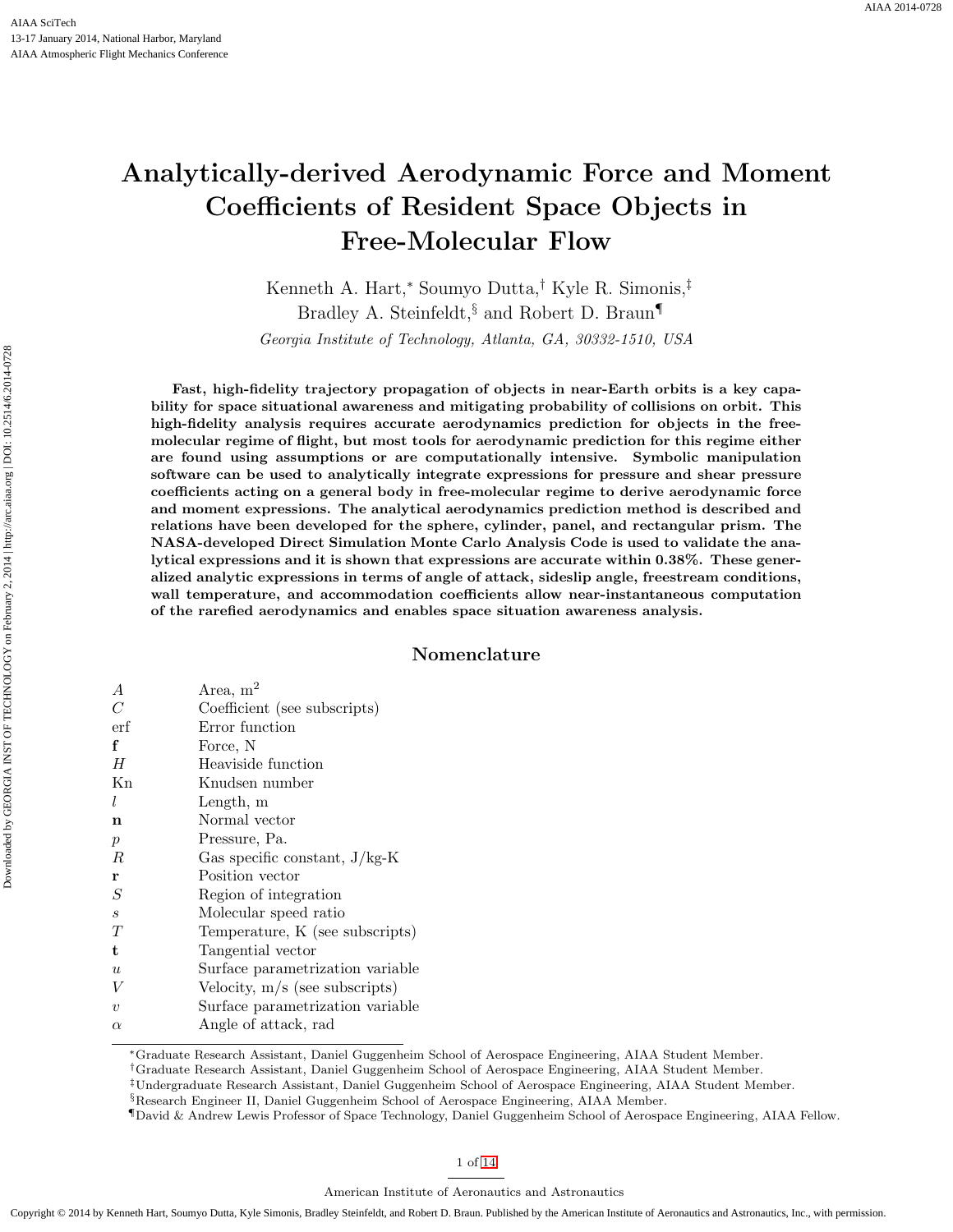|                                                                 | β                | Sideslip angle, rad  |  |  |  |  |
|-----------------------------------------------------------------|------------------|----------------------|--|--|--|--|
|                                                                 | λ                | Mean free path, m    |  |  |  |  |
|                                                                 | $\theta$         | Flow angle, rad      |  |  |  |  |
| Momentum accommodation coefficient (see subscripts)<br>$\sigma$ |                  |                      |  |  |  |  |
|                                                                 | $\tau$           | Shear force, Pa.     |  |  |  |  |
|                                                                 | Subscript        |                      |  |  |  |  |
|                                                                 | A                | Axial force          |  |  |  |  |
|                                                                 | D                | Drag force           |  |  |  |  |
|                                                                 | i                | Incident condition   |  |  |  |  |
|                                                                 | l                | Rolling moment       |  |  |  |  |
|                                                                 | m                | Pitching moment      |  |  |  |  |
|                                                                 | N                | Normal force         |  |  |  |  |
|                                                                 | $\boldsymbol{n}$ | Yawing moment        |  |  |  |  |
|                                                                 | $\boldsymbol{p}$ | Pressure             |  |  |  |  |
|                                                                 | $\boldsymbol{r}$ | Reflected condition  |  |  |  |  |
|                                                                 | ref              | Reference quantity   |  |  |  |  |
|                                                                 | $\cal S$         | Side force           |  |  |  |  |
|                                                                 | Т                | Tangential force     |  |  |  |  |
|                                                                 | w                | Wall condition       |  |  |  |  |
|                                                                 | $\tau$           | Shear pressure       |  |  |  |  |
|                                                                 | $\infty$         | Freestream condition |  |  |  |  |
|                                                                 | Superscript      |                      |  |  |  |  |
|                                                                 |                  |                      |  |  |  |  |

T Transpose ^ Normalized quantity,  $\hat{\bullet} = \frac{\bullet}{\|\bullet\|_2}$ 

# I. Introduction

#### A. Motivation

SPACE situation awareness has come to the forefront of public cognizance with recent collisions between<br>Satellites and orbiting debris in near Earth orbits. With many crucial assets sharing near-Earth orbits Satellites and orbiting debris in near Earth orbits. With many crucial assets sharing near-Earth orbits with decommissioned satellites and other space debris, it is important to develop methods that can track these resident space objects (RSO) with high accuracy and over long periods of time to minimize probabilities of collision.[1](#page-12-0)

Many objects in the Space Catalog receive significant perturbing forces due to Earth's atmosphere, which produces aerodynamic forces that act on these bodies. Currently, there are two approaches to fast modeling of aerodynamic forces: geometry simplification and time-averaging. In the case of the cylinder, for example, special cases have been solved analytically by fixing the freestream flow to the longitudinal or lateral axes. In reality, a cylindrical body will likely rotate and experience a range of freestream flows. Aerodynamics on a tumbling cylinder have previously been time-averaged across a cycle,<sup>[2](#page-12-1)</sup> though these quantities are less preferable in state-space orbit propagation compared to the instantaneous quantities that analytic expressions can provide.

In order to develop analytic aerodynamic expressions for complex geometries, the previous research on primitive geometries must be expanded. This investigation provides validated models of the force and moment coefficients of such primitive shapes as the sphere, cylinder, panel, and rectangular prism. By generating analytic models for these primitive geometries without restricting the freestream direction, more complex geometries can be aerodynamically characterized.

#### B. Background

Aerodynamic forces and moments are used to catalog the momentum transfer from the flow surrounding a moving object. All fluid flow fields adhere to three conservation laws: mass, momentum, and energy.[3](#page-13-1) When a molecule is introduced to a flow and it is immediately indistinguishable from the other molecules, the flow is considered to be a continuum and governed by the Navier-Stokes equations, a simplification of the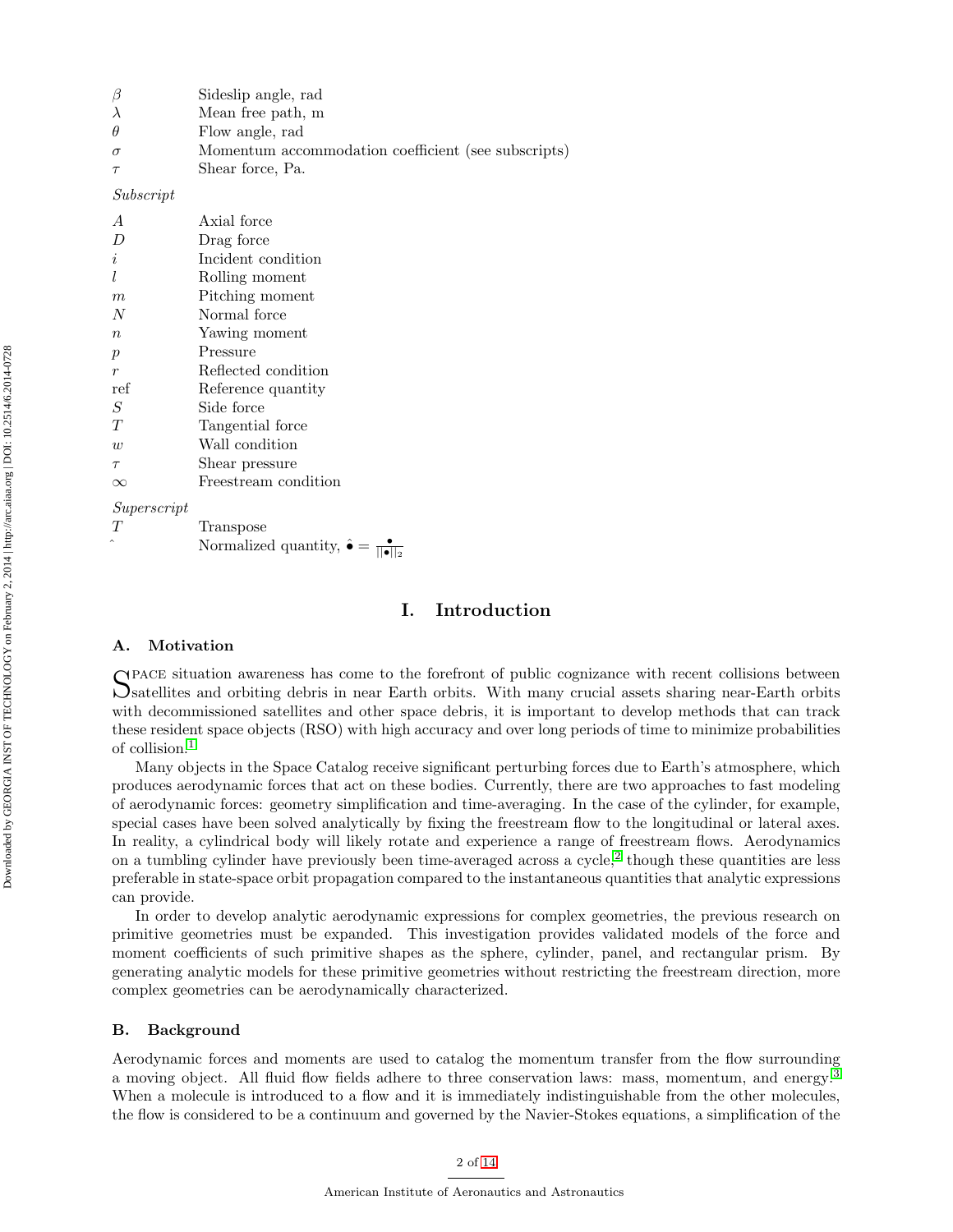Boltzmann equation. Recently high-fidelity, analytical expressions for continuum hypersonic aerodynamics have been developed for a general range of shapes and these have enabled fast propagation of trajectories for various range of vehicles.<sup>[4,](#page-13-2) [5,](#page-13-3) [6](#page-13-4)</sup> Although these methods have been originally developed for hypersonic, continuum flow, the general methodology can be extended to rarefied aerodynamics, especially free-molecular flow which is the regime of aerodynamics experienced by RSOs at the edge of Earth's atmosphere.

When the atmosphere is rarefied, the Boltzmann equation cannot be simplified to Navier-Stokes and molecular mechanics dominate the flow.<sup>[3](#page-13-1)</sup> In rarefied flow, the interaction between molecules and their collisions with the surface of the object have to be accounted and this is accomplished by numerically solving the Boltzmann equation in a manner that is time intensive. Mean free path  $(\lambda)$ , a dimensional quantity that depends on the number density (related to the mass density) of the local atmosphere, captures the distance a molecule can travel on average before some form of collision. The Knudsen Number (Kn), as shown in Eq. [\(1\)](#page-2-0), is the characteristic value and is a representation of the distance between molecular collisions.

<span id="page-2-0"></span>
$$
Kn = \frac{\lambda}{l} \tag{1}
$$

A high Knudsen Number is characteristic of rarefied flow, while low Knudsen number is characteristic of continuum flow. Figure [1\(a\)](#page-2-1) shows the expected Knudsen numbers and the flow type for a 1-m-long vehicle at different altitudes.[3](#page-13-1) Based on the Knudsen number classification shown in the figure, the high altitude region where most RSO orbits reside is characterized by free-molecular flow.

<span id="page-2-1"></span>

<span id="page-2-2"></span>Figure 1. Schematic of Free-molecular regime flow and its extent in atmosphere.

Free-molecular flow is a regime characterized by extreme rarefaction of the atmosphere. A molecule can travel long distances (relative to the characteristic length of the body) without collisions. Additionally, it can be assumed that the flow incident on the body is independent of any effect of the particles reemitted from the surface of the body after collision. Hence, the incident flow is entirely undisturbed by the presence of the body.[8](#page-13-6) Figure [1\(b\)](#page-2-2) shows a schematic of flow in the free-molecular regime and also describes the transition from free-molecular to continuum flow. Although the figure is not to scale, it is descriptive of the free molecular flow and one can see that neither shock waves nor boundary layers have any effect on the flow incident on the body in free-molecule flow.<sup>[8](#page-13-6)</sup>

#### C. Scope of the Work

This investigation builds on previous efforts<sup>[9,](#page-13-7) [10,](#page-13-8) [11](#page-13-9)</sup> to derive analytic aerodynamic coefficients for primitive shapes in rarefied flow. The primitives in this paper, including panels, prisms, spheres, and cylinders have advantageous properties which simplify the process of developing the aerodynamic coefficients, such as a lack of concavity.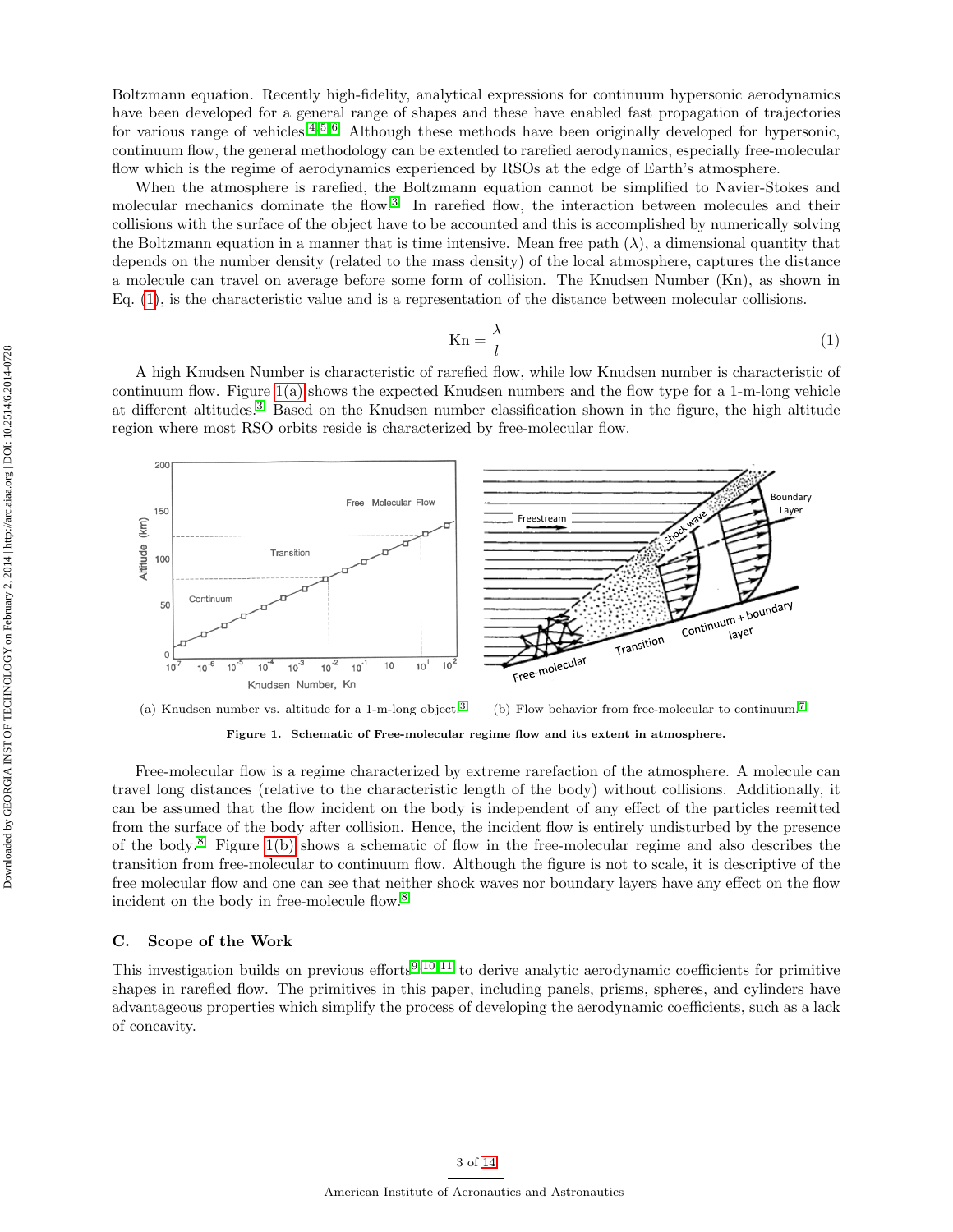# II. Methodology

#### A. Physical Model

Models for free-molecular flow build on energy and momentum transferred from the particles in the flow to an elemental surface area through the particle-surface interaction. The molecule-surface interaction is problem-dependent and is typically classified by one of two mechanisms: specular or diffuse. Specular reflection assumes that the molecular-surface interaction is elastic during which the tangential momentum is preserved and the normal momentum is reversed. Diffuse reflection assumes that the interaction is inelastic and the velocity of the reflected particle is based on a Maxwellian distribution dependent of the temperature of the reflected molecule and not the incident momentum.[3](#page-13-1) Figure [2](#page-3-0) shows a schematic of the two types of reflection mechanisms.



<span id="page-3-0"></span>Figure 2. Models for molecular-surface interactions.<sup>[12](#page-13-10)</sup>

The aerodynamic and heating properties due to the molecular-surface interaction is a function of the momentum and energy of the incident molecule, the reflected molecule, and the wall temperature. The incident molecule has properties based on freestream conditions, while the surface can be assumed to have a certain wall temperature. The properties of the reflected molecule, however, can be highly problem-dependent. The reflected molecule's properties are often characterized in terms of accommodation coefficients. The normal momentum accommodation coefficient  $(\sigma_N)$  describes the change in normal momentum due to the molecular-surface interaction, while the tangential momentum accommodation coefficient ( $\sigma_T$ ) describes the momentum change in the tangential direction. These quantities are described in Eqs. [\(2\)](#page-3-1) and  $(3)$ .<sup>[8](#page-13-6)</sup> Note that p is pressure (normal to the surface) and  $\tau$  is the shear pressure and they designate conditions of the incident molecules (subscript i), the reflected molecules (subscript r), or the wall (subscript w). Represented values  $\sigma_N$  and  $\sigma_T$  can be found in found in Ref. [13.](#page-13-11) Specular reflection simplifies to  $\sigma_N = \sigma_T = 0$ , while diffuse reflection is  $\sigma_N = \sigma_T = 1.3$  $\sigma_N = \sigma_T = 1.3$ 

<span id="page-3-1"></span>
$$
\sigma_N = \frac{p_i - p_r}{p_i - p_w} \tag{2}
$$

<span id="page-3-2"></span>
$$
\sigma_T = \frac{\tau_i - \tau_r}{\tau_i} \tag{3}
$$

#### B. Analytic Aerodynamic Coefficients

Based on the above nomenclature, Schaaf and Chambre<sup>[8](#page-13-6)</sup> theorized that the pressure coefficient  $(C_p)$  and the shear pressure  $(C_{\tau})$  coefficients on an elemental area inclined to the freestream at an angle  $\theta$  can be described as shown in Eqs. [\(4\)](#page-4-0) and [\(5\)](#page-4-1), which was later presented in modified format by Regan and Anandakrishnan.[3](#page-13-1) The freestream molecular speed ratio, s, is analogous to the Mach number and defined in Eq. [\(6\)](#page-4-2), where  $V_{\infty}$ is the freestream velocity, R is the gas specific constant, and  $T_{\infty}$  is the freestream temperature. Similarly,  $T_w$  is the wall temperature. Eqs. [\(4\)](#page-4-0) and [\(5\)](#page-4-1) can be integrated over the surface of a general shape to provide the aerodynamic force and moment coefficients. It should be noted that unlike previous works regarding analytic hypersonic continuum aerodynamic coefficients by  $Grant$ ,  $4, 5, 6$  $4, 5, 6$  $4, 5, 6$  the tangential momentum component cannot be ignored in the case of free-molecular flow aerodynamics.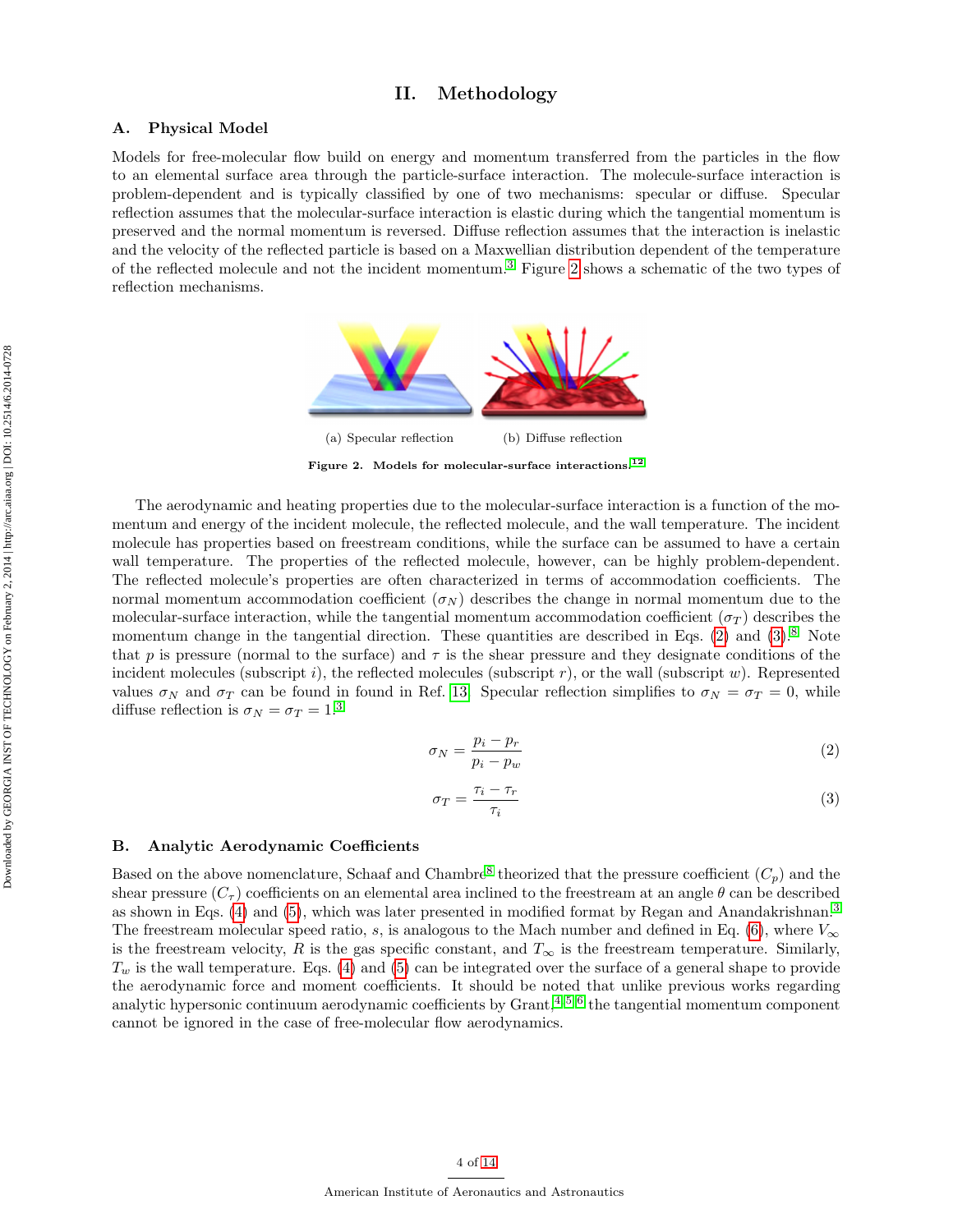<span id="page-4-0"></span>
$$
C_p = \frac{1}{s^2} \left[ \left( \frac{2 - \sigma_N}{\sqrt{\pi}} s \sin (\theta) + \frac{\sigma_N}{2} \sqrt{\frac{T_w}{T_\infty}} \right) e^{-(s \sin \theta)^2} + \left\{ (2 - \sigma_N) \left( (s \sin \theta)^2 + \frac{1}{2} \right) + \frac{\sigma_N}{2} \sqrt{\frac{\pi T_w}{T}} s \sin \theta \right\} (1 + \text{erf} (s \sin \theta)) \right]
$$
(4)

<span id="page-4-1"></span>
$$
C_{\tau} = -\frac{-\sigma_T \cos \theta}{s\sqrt{\pi}} \left[ e^{-(s\sin\theta)^2} + \sqrt{\pi}s \sin \theta (1 + \text{erf}(s\sin\theta)) \right]
$$
(5)

<span id="page-4-2"></span>
$$
s = \frac{V_{\infty}}{\sqrt{2RT_{\infty}}} \tag{6}
$$

In the free molecular regime, the mean free path of the gas is many times larger than the characteristic dimension of the body. The gas flow is assumed to be of an infinite extent, which is valid for high altitude considerations. A consequential assumption of the extreme rarefaction is that the indent flow is entirely undisturbed by the presence of the body and, at the body, the approaching gas is assumed to be in Maxwellian equilibrium. The formulation for the pressure and shear coefficients in Schaaf and Chambre utilize two accommodation coefficients,  $\sigma_N$  and  $\sigma_T$ , which are averaged quantities, so the models presented in Eqs. [4](#page-4-0) and [5](#page-4-1) are valid so long as these coefficients adequately accommodate the incident and reflected energies. Specifically, the accommodation coefficients are valid in gases which have significantly less vibrational energy compared to translational and rotational energy.

The challenge of finding analytical aerodynamics is integrating the pressure coefficient  $(E_q(4))$  $(E_q(4))$  $(E_q(4))$  and shear pressure coefficient  $(Eq.5)$  expressions over the surface of a body. The elemental force  $(df)$  applied over an differential area  $(dA)$  consists of pressure and shear pressure components, with the pressure working along the normal vector  $(\hat{\bf{n}})$  and the shear pressure working along the tangential vector  $(\hat{\bf{t}})$  as seen in Eq. [\(7\)](#page-4-3). Note that the normal vector is defined as positive outwards. Additionally, using conventional flight dynamics body axes,<sup>[14](#page-13-12)</sup> the normalized velocity vector  $(\hat{\mathbf{V}}_{\infty})$  can be defined in terms of the angle of attack  $(\alpha)$  and the sideslip angle  $(\beta)$  as shown in Eq. [\(8\)](#page-4-4). Then the force and moment coefficients in the x, y, and z body directions can be found by surface integration as shown in Eqs. [\(9\)](#page-4-5) and [\(10\)](#page-4-6). The force coefficients consist of axial (subscript A), side (subscript  $S$ ), and normal (subscript  $N$ ) forces and the moment coefficients consist of rolling (subscript l), pitching (subscript m), and yawing (subscript n) moment coefficients. The position vector of the element (r) is defined from the origin of the coordinate system about which the forces and moments are taken - in this case the body frame of the vehicle.

<span id="page-4-3"></span>
$$
\mathbf{df} = \left(C_p \hat{\mathbf{n}} + C_\tau \hat{\mathbf{t}}\right) dA\tag{7}
$$

<span id="page-4-4"></span>
$$
\hat{\mathbf{V}}_{\infty} = -\begin{bmatrix} \cos \alpha \cos \beta & \sin \beta & \sin \alpha \cos \beta \end{bmatrix}^{T}
$$
\n(8)

<span id="page-4-5"></span>
$$
\begin{bmatrix} C_A \\ C_S \\ C_N \end{bmatrix} = \frac{1}{A_{\text{ref}}} \iint_S d\mathbf{f}
$$
 (9)

<span id="page-4-6"></span>
$$
\begin{bmatrix} C_l \\ C_m \\ C_n \end{bmatrix} = \frac{1}{A_{\text{ref}} \cdot l_{\text{ref}}} \iint_S \mathbf{r} \times \mathbf{df} \tag{10}
$$

#### C. Parameterization Schema

The integrals in Eqs. [\(9\)](#page-4-5) and [\(10\)](#page-4-6) are performed over the surface of the body, which must be parametrized in a fashion to give the position vector of every point on the surface. The position vector for this method must be parametrized by two independent variables  $u$  and  $v$ . Additionally, due to the convention used in this method, u and v must be chosen such that  $\mathbf{r}_u \times \mathbf{r}_v$  is the non-normalized normal vector pointed outwards from the surface, where  $\mathbf{r}_u = \frac{\partial \mathbf{r}}{\partial u}$  and  $\mathbf{r}_v = \frac{\partial \mathbf{r}}{\partial v}$ . Similarly, the differential area, dA, can be shown to be  $dA = ||\mathbf{r}_u \times \mathbf{r}_v||_2.$ 

The outward unit normal vector is the cross-product of the partial of the position vector with respect to u and the partial of the position vector with respect to v as shown in Eq. [\(11\)](#page-5-0). Equation [\(12\)](#page-5-1) shows that the unit normal vector and the unit velocity vector can be used to define the local flow angle  $\theta$  that appears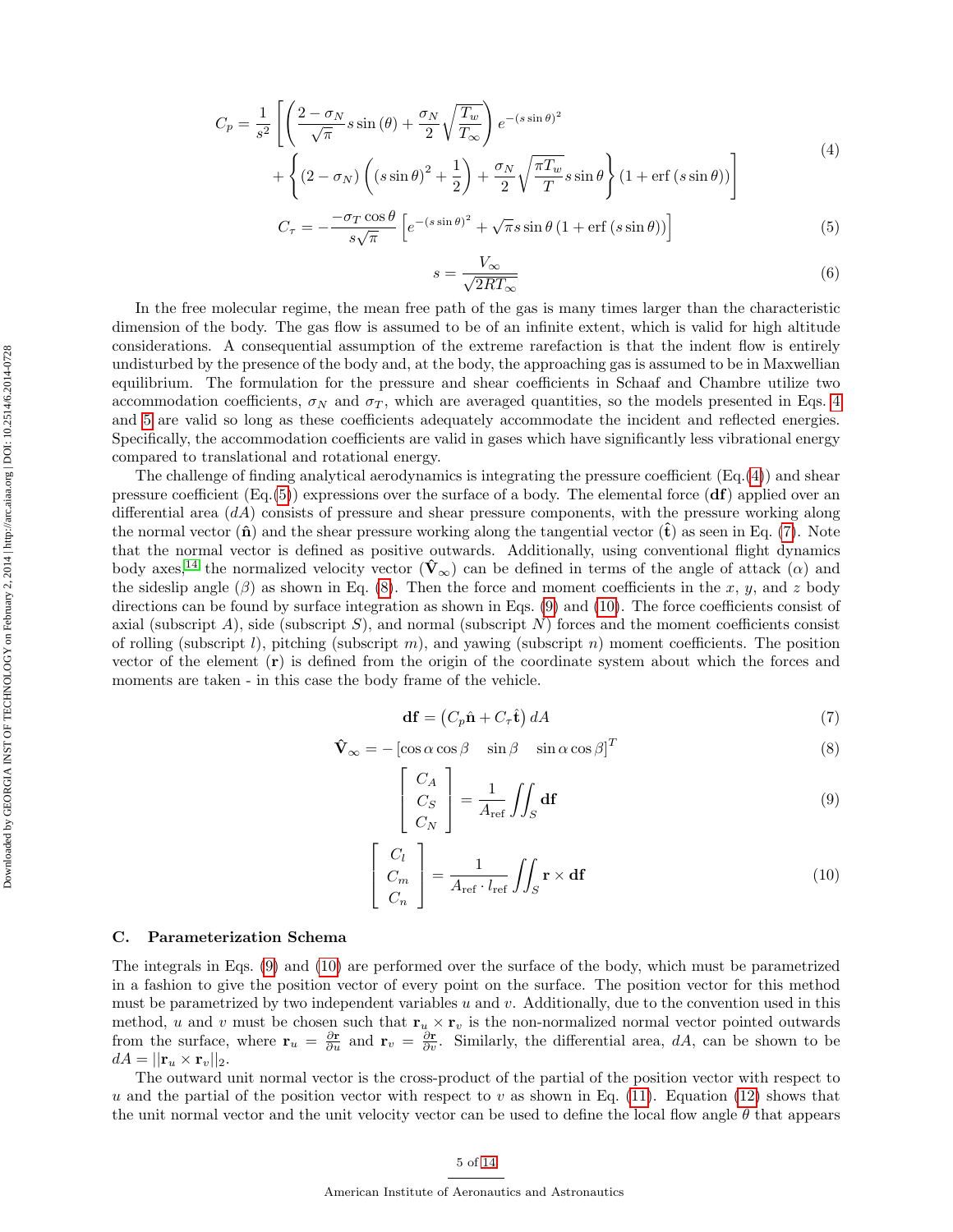in the pressure and shear pressure coefficient expressions. The definition of the local flow angle also helps resolve the definition of the unit tangential vector,  $\hat{\mathbf{t}}$ , that defines the direction in which the shear pressure coefficient is acting. Unlike the normal vector, there are infinite choices for the tangential vector in the plane tangent to the elemental surface. For example, either  $r_u$  or  $r_v$  is an acceptable choice for a tangential vector. But based on definition of the shear pressure, which is based on the shear force, the proper vector is opposite of the local flow direction. This is described by Eq. [\(13\)](#page-5-2). These quantities and the relationships between them are illustrated in Figure [3.](#page-5-3)

<span id="page-5-0"></span>
$$
\hat{\mathbf{n}} = \frac{\mathbf{r}_u \times \mathbf{r}_v}{||\mathbf{r}_u \times \mathbf{r}_v||_2} \tag{11}
$$

<span id="page-5-1"></span>
$$
\sin \theta = -\hat{\mathbf{V}}_{\infty} \cdot \hat{\mathbf{n}} \tag{12}
$$

<span id="page-5-2"></span>
$$
\hat{\mathbf{t}} = \frac{\hat{\mathbf{n}} \left( \hat{\mathbf{V}}_{\infty} \cdot \hat{\mathbf{n}} \right) - \hat{\mathbf{V}}_{\infty}}{\sqrt{1 - \left( \hat{\mathbf{V}}_{\infty} \cdot \hat{\mathbf{n}} \right)^2}}
$$
(13)

A variety of shapes are analyzed in this paper for their aerodynamic coefficients, and while there are many methods to parameterize a surface, the following methods have yielded integrable analytic aerodynamic coefficients for rarefied flow.



<span id="page-5-3"></span>Figure 3. Vector diagram illustrating the relationships between relevant quantities.

#### 1. Triangular Panel

A triangular panel can be created from three position vectors,  $\triangle ABC = (\mathbf{r}_A, \mathbf{r}_B, \mathbf{r}_C)$ , to the vertices where A, B, and C are defined counterclockwise about the origin. From these three vectors, two can be defined as  $\mathbf{r}_1 = \mathbf{r}_B - \mathbf{r}_A$  and  $\mathbf{r}_2 = \mathbf{r}_C - \mathbf{r}_A$ , which are in the plane of the panel. The parameterization of the triangular panel is given by Eq. [\(14\)](#page-5-4). A visual of the parameterization of the triangular panel is given in Figure [4.](#page-6-0) Though the parameterization given below describes a triangle, the aerodynamic coefficients for the panel are not dependent on the geometry of the panel.

<span id="page-5-4"></span>
$$
\mathbf{r} = u \,\mathbf{r}_1 + v \,\mathbf{r}_2 \tag{14}
$$

The limits on u and v in the  $(u, v)$ -plane are the positive axes and the line  $u + v = 1$ . By defining the vectors to the vertices of the triangle in a counterclockwise sense, the normal vector is guaranteed positive.

#### 2. Rectangular Panel

A rectangular panel can be defined by the vector to the center of the rectangle and two vectors to the long and short sides of the triangle. Let  $r_c$  be the vector to the center and **a** and **b** be the vectors to each side of rectangle. The vectors should satisfy the triple product inequality  $(\mathbf{a} \times \mathbf{b}) \cdot \mathbf{r_c} \leq 0$  so that the normal vector is outward facing. The square panel can be parameterized in the same way, with the condition that  $||\mathbf{a}||_2 = ||\mathbf{b}||_2$ . The parameterization of the rectangular panel is given by Eq. [\(15\)](#page-6-1) and u and v are independently bounded on the interval  $[-1, 1]$ . The rectangular panel parameterization is illustrated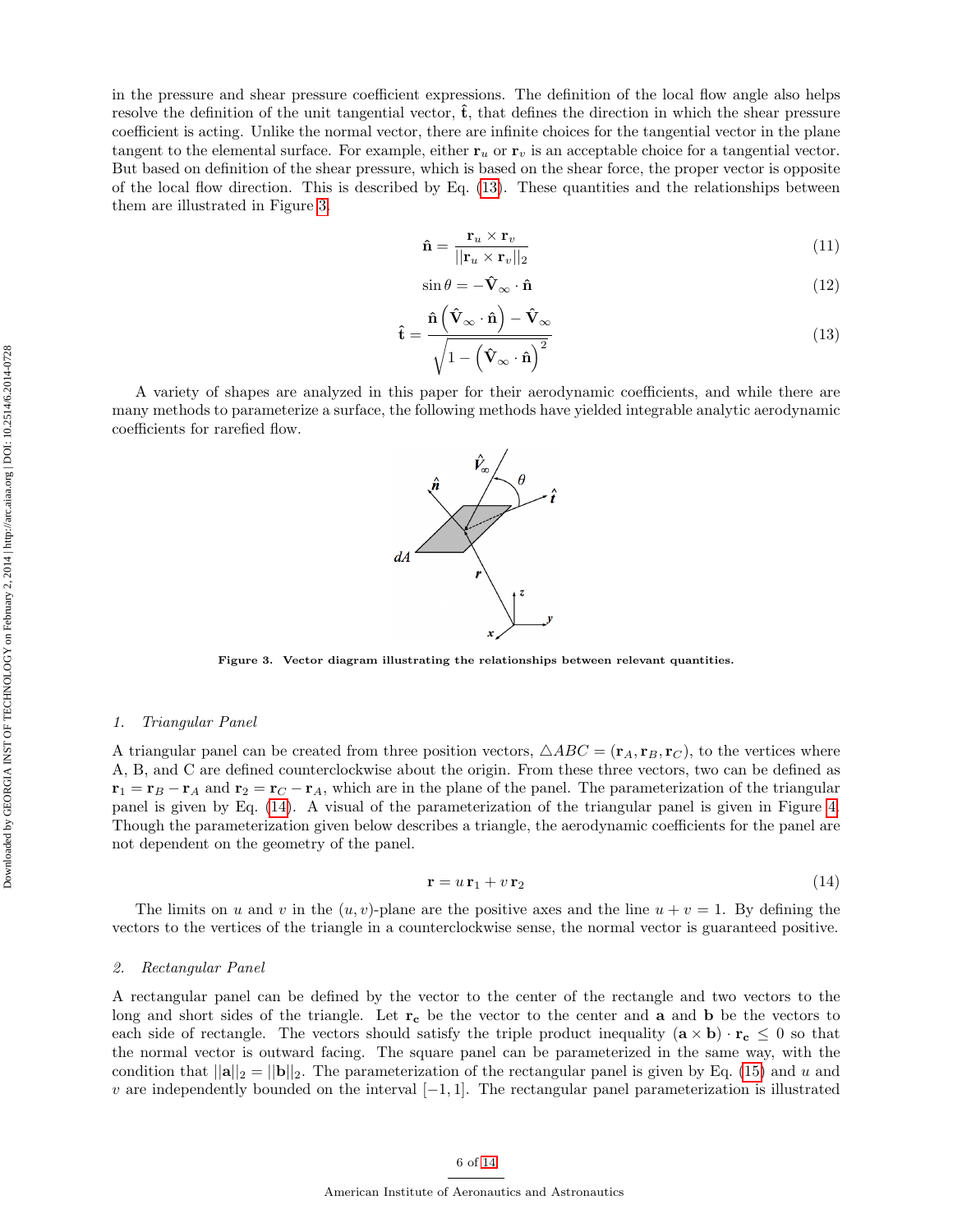

<span id="page-6-0"></span>Figure 4. Illustration of the surface parameterization of the triangular panel.

in Figure [5.](#page-6-2) The rectangular prism is the composition of six rectangular panels and the aerodynamics of each panel are combined by the method described in Section [F.](#page-8-0)

<span id="page-6-1"></span>

<span id="page-6-2"></span>Figure 5. Illustration of the surface parameterization of the rectangular panel.

### 3. Sphere

The sphere is is defined as the collection of points in 3-dimensional space that are equidistant from a center. In this case, the center of the sphere is assumed to be the center of the reference frame. Since drag is the only aerodynamic force on the sphere, a solution for the drag on the sphere can be calculated in the wind frame and then rotated through  $\alpha$  and  $\beta$  to find the body-axis coefficients. In this case, the sphere has a single parameter, the radius  $(R)$ , and is defined in spherical coordinates as shown in Eq. [\(16\)](#page-6-3). The bounds on the parameters u and v are  $[0, \pi]$  and  $[0, 2\pi]$ , respectively. Figure [6](#page-6-4) illustrates this parameterization scheme.

<span id="page-6-3"></span>
$$
\mathbf{r} = R \left[ \sin u \cos v \quad \sin u \sin v \quad \cos u \right]^T \tag{16}
$$

Figure 6. Illustration of the surface parameterization of the sphere.

<span id="page-6-4"></span>x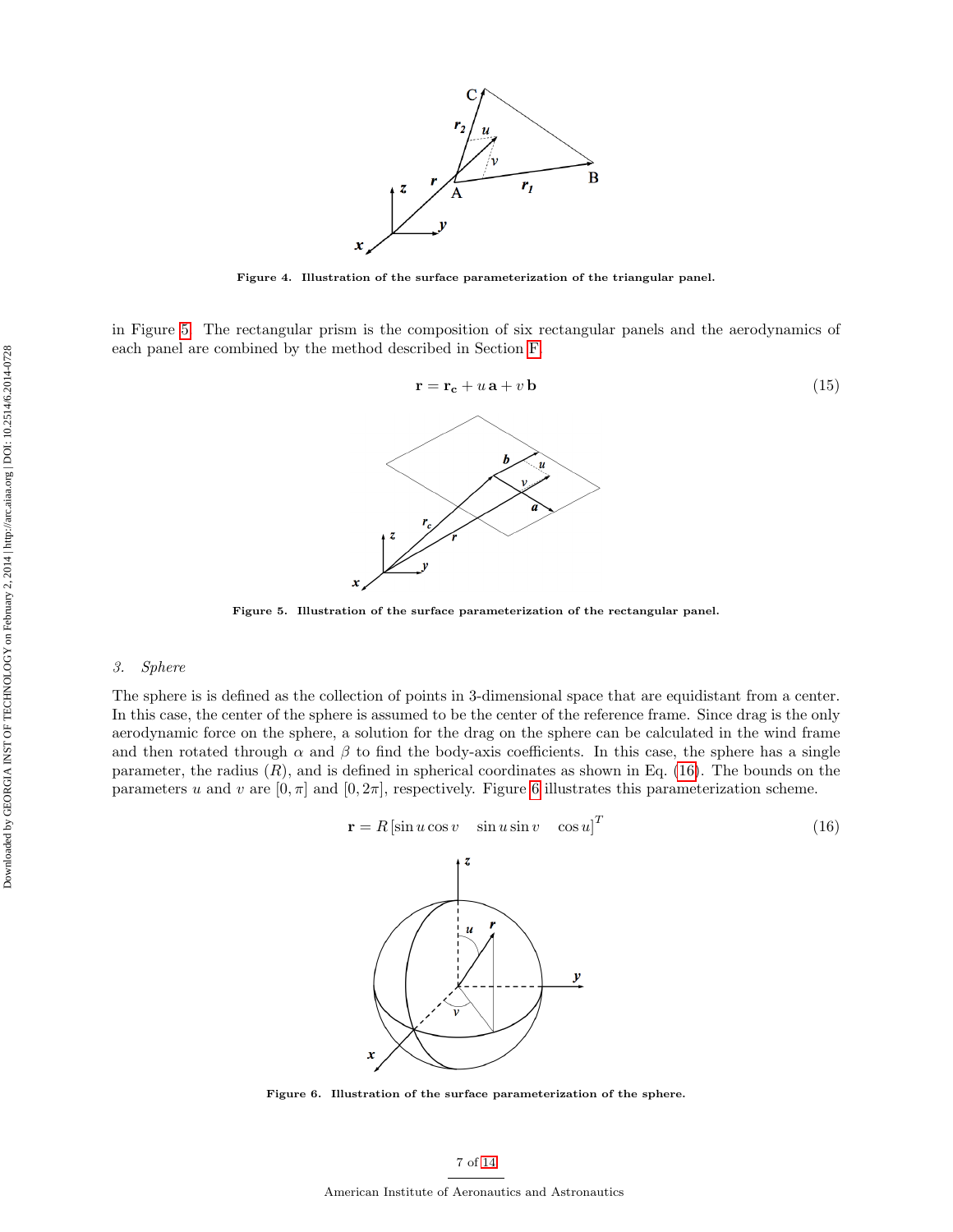The cylinder is a rectangle of revolution and is characterized by its radius  $(R)$  and length  $(l)$ . Let the axis of the cylinder coincide with the first axis of the reference frame and the center of the frame be located at half the length, then the cylindrical hull can be parameterized by Eq. [\(17\)](#page-7-0), where u is bounded by  $[0, 2\pi]$ and v is bounded by  $\lceil -l/2, l/2 \rceil$ . This surface parameterization is illustrated in Figure [7.](#page-7-1)

<span id="page-7-0"></span>

<span id="page-7-1"></span>Figure 7. Illustration of the surface parameterization of the cylinder.

The ends of the cylinder are circles parameterized by Eq. [\(18\)](#page-7-2) with u bounded by  $[0, R]$  and v bounded by  $[0, 2\pi]$ . The sign of the first component of the position vector is equal to the sign of the outward normal vector of the circle.

<span id="page-7-2"></span>
$$
\mathbf{r} = \begin{bmatrix} \pm \frac{l}{2} & u \cos v & u \sin v \end{bmatrix}^T \tag{18}
$$

#### D. Concavity Constraint

Each of the above geometries satisfies the conditions of convex functions,  $\partial_u^2 \mathbf{r} \leq 0, \partial_v^2 \mathbf{r} \leq 0, \partial_{uv}^2 \mathbf{r} \leq 0$ , thereby simplifying the process of defining the wetted area of the object. On a non-concave object, there are always two distinct regions of the surface, the wetted region and the shadowed region. The boundary between these regions occurs when the sine of the local freestream angle transitions from positive to negative. For a nonconcave shape, this condition is equivalent to  $\sin \theta = 0$ . Using a single condition to describe the boundary of the wetted region reduces the complexity of solving the integrals of elemental forces by simplifying the bounds of integration.

#### E. Surface Parameterization Bounds

On convex geometries, the surface is separated into two disjoint regions where the interface between these regions occurs when the freestream velocity is orthogonal to the local normal direction. Choosing which region is the wetted region can be found by calculating the local angle at a single point, however in all cases in this paper a priori knowledge of the geometry distinguished the wetted area from the shadowed area. The parameterizations of the objects listed above are not unique, there are an infinite number of parameterization schema for a single geometry, however they were selected for simplicity in the limits of integration for the wetted area. For example, the sphere could be parameterized by  $\mathbf{r} = \left[\sqrt{R^2 - (y^2 + z^2)} \quad y \quad z\right]^T$ , however the bounds on the inner integral become circular segments. In the  $(y, z)$ -plane the region of integration is a circle, whereas in the  $(u, v)$ -plane the region of integration is a rectangle, which reduces the computational effort to evaluate the integrals. Each of the above geometries are bounded in their  $(u, v)$ -planes by a rectangle, except the triangular panel which is bounded by a right triangle.

The wetted regions of these geometries are not as simple as a rectangle or a triangle. Though the area of the wetted region is dependent on the direction of the freestream velocity, the shape of the region is consistent. For example, the wetted area of the cylinder and the sphere are rectangular subregions.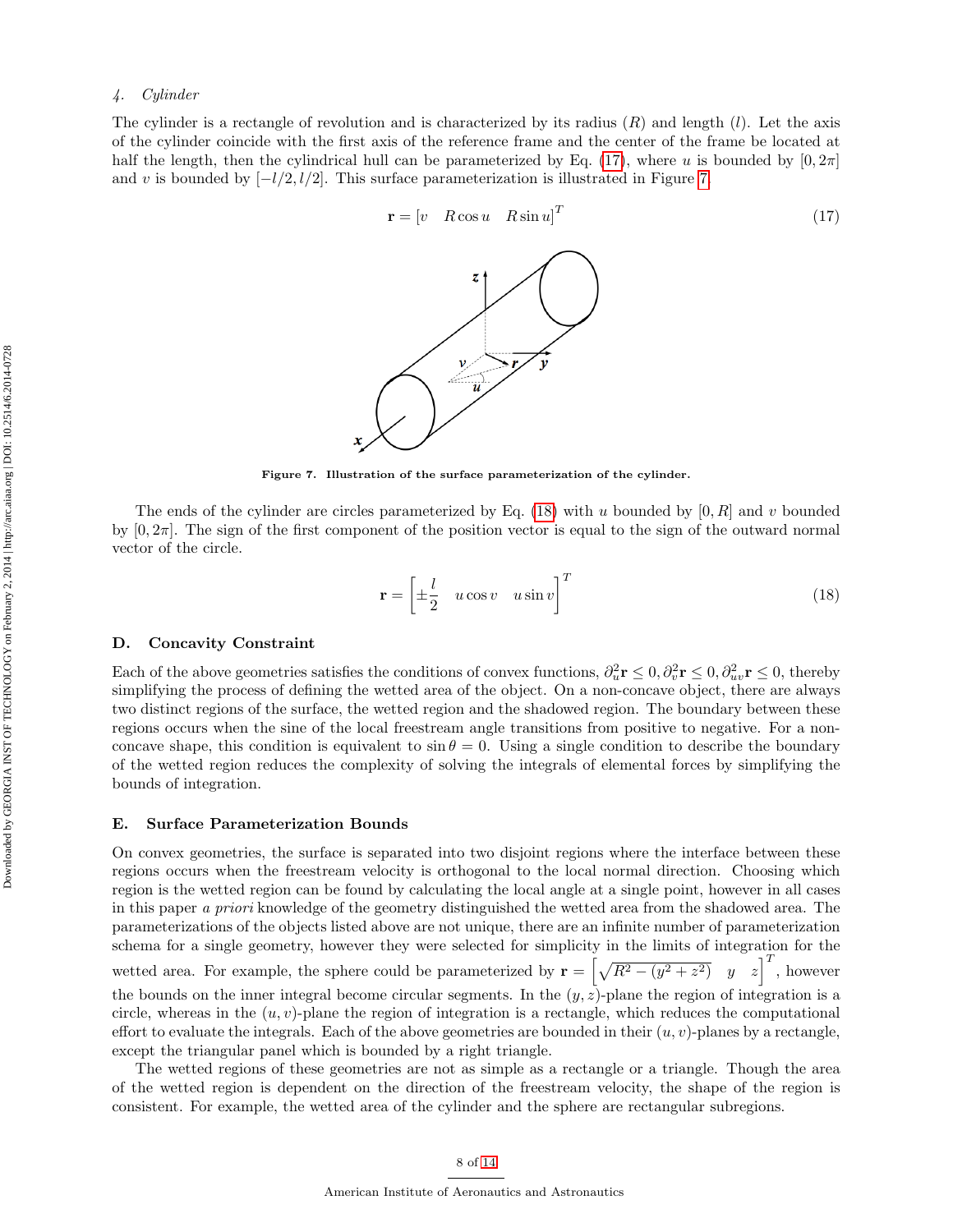#### <span id="page-8-0"></span>F. Application of the Heaviside Step Function

Some geometries are piecewise parameterized, such as the rectangular prism where each of the faces is individually parameterized. Since each panel's contribution to the overall force and moment coefficients depends on whether it is wetted by the flow, a novel approach used in this work is to introduce the Heaviside step function. The Heaviside function behaves like a switch toggling the force and moment coefficients of each panel. The prism and the cylinder are both piecewise parameterized, and the general form for the application of the Heaviside function is shown in Eq. [\(19\)](#page-8-1).

<span id="page-8-1"></span>
$$
\begin{bmatrix} C_A \\ C_S \\ C_N \end{bmatrix} = \sum_i \begin{bmatrix} C_A \\ C_S \\ C_N \end{bmatrix}_i H \left( -\hat{\mathbf{V}}_{\infty} \cdot \hat{\mathbf{n}}_i \right)
$$
(19)

The same approach is used for the force and moment coefficients. The argument of the Heaviside function is equivalent to the sine of the local flow angle. For all negative inputs to the Heaviside function, the output is a zero, so the shadowed panels make no contribution to the overall force and moment coefficients. Likewise, the panels that are wetted by the flow have a positive sine of the local flow angle and their force and moment coefficients contribute to the overall coefficients. The summation of these contributions is a result of the linearity of the integral operator.

Although panel methods have been developed in the past, the description of the various panels is included in this paper because it is a primary component of the method used to analyze the rectangular prism and the cylinder. The approach to solving for the aerodynamics in this investigation is novel in its application of the Heaviside step function to closed piecewise parameterized surfaces. The method described below is applicable beyond the shapes described so long as the shape is closed, piecewise, and convex.

# III. Results

#### A. Validation Method

The aerodynamic analytical expressions derived by the method above are validated against industry-standard free-molecular aerodynamics prediction tools like Direct Simulation Monte Carlo (DSMC) codes. DSMC codes solve the Boltzmann equations directly, but are computationally expensive. However, they serve as a good way to check the accuracy of the analytical expressions. The specific DSMC code used here for comparison is the NASA-developed DSMC Analysis Code (DAC) that has been tested and used in the field extensively.<sup>[15,](#page-13-13) [16,](#page-13-14) [17](#page-13-15)</sup> The version of the code used in the analysis is DAC97-N from October 2012.

DSMC tools like DAC have several types of input files and parameters that have to be adjusted in order to achieve realistic aerodynamic predictions. On the other hand, the analytical expressions developed from the  $C_p$  and  $C_\tau$  expressions in Eqs. [\(4\)](#page-4-0)- [\(5\)](#page-4-1) are only a function of the molecular speed ratio, wall temperature, freestream temperature, and the dynamics of the interaction that is captured by the normal and tangential momentum accommodation coefficients. Hence, one can easily see some of the advantages in complexity offered by analytical aerodynamic expressions.

#### <span id="page-8-3"></span>B. Convex Geometries

#### <span id="page-8-4"></span>1. Sphere

Analytical expressions for the drag coefficient  $(C_D)$  of a sphere were developed using the methodology above. These expressions are not novel, since Schaaf and Chambre[8](#page-13-6) also developed similar expressions for free-molecular flow over a sphere. But this problem is a very simple first step to test the accuracy of the analytical prediction methodology, since all aerodynamic force and moment coefficients are zero except for the drag force for flow over a sphere with the center of pressure at the center of gravity of the sphere. Expressions for the force coefficients, moment coefficients, and stability derivatives of the sphere can be found in this file embedded in the p[a](#page-8-2)per (analyticExpressions.nb) and are presented in a Mathematica notebook<sup>a</sup>.

Comparisons between DAC results (colored dots) and the analytical expression (lines) are given in Fig. [8.](#page-9-0) Diatomic nitrogen was used as the freestream gas in the simulation. Variation of the drag force coefficient over a range of atmospheric speeds (related to the molecular speed ratio), wall temperatures, and freestream

<span id="page-8-2"></span><sup>a</sup>For best results use Adobe Acrobat readers The embedded file can be downloaded from the link.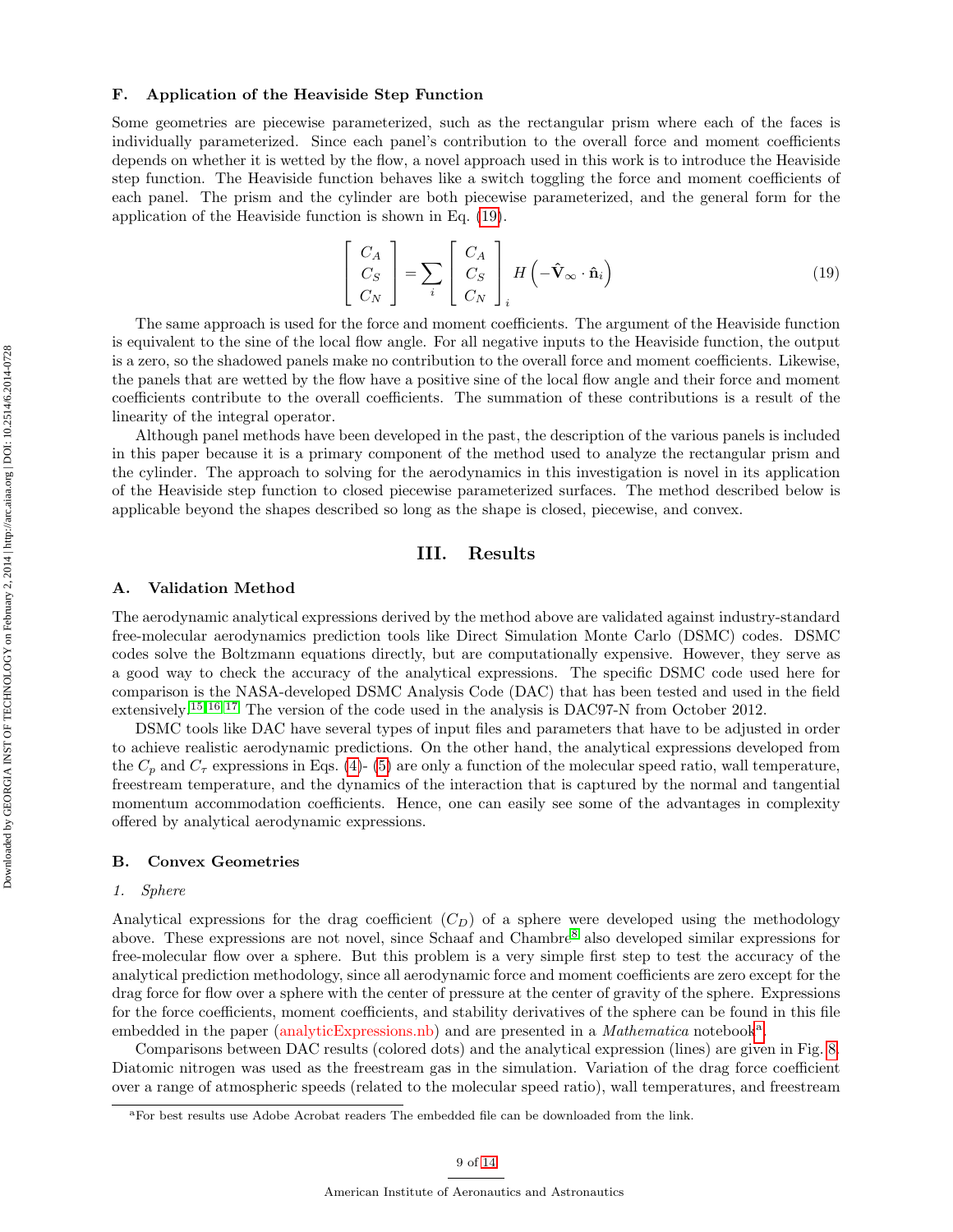temperatures are shown in the figure to illustrate the range of conditions for which the analytic model is valid. Note that the pure specular and pure diffuse bounds are shown. Aerodynamic parameter values for conditions other than these two extremes will fall in the shaded zone. The baseline flow parameters are  $T_w = 300$ K,  $T_{\infty} = 973$ K, and  $V_{\infty} = 7500$  m/s, and each graph shows the effect of shifting these values. The specular and diffuse flow relations are shown for each of the three sensitivity cases.



<span id="page-9-0"></span>Figure 8. Validation of analytical expressions for sphere in free-molecular flow.

Figure. [8](#page-9-0) shows that the analytical expressions and the DAC predictions match very well. The slight discrepancies between the two can be attributed to adjustments that need to be made to the DAC computation grid. In the case of the sphere, drag is the only force acting on the body, so the aerodynamic force is resolved into the wind frame. All proceeding geometries resolve the aerodynamic forces and moments into the vehicle body axes.

#### 2. Cylinder

The analytic force and moment coefficients on the cylinder were derived by taking advantage of the axial symmetry of the body. This means that the freestream can be restricted to the body's  $(x, y)$ -plane, effectively collapsing the angle of attack ( $\alpha$ ) to zero and letting the side slip angle ( $\beta$ ) vary on the interval  $[0, \pi/2]$ . Every freestream orientation can be x-rotated to lie in the first quadrant of the  $(x, y)$ -plane, so these results can be x-rotated to any other freestream orientation. The analytic results of this equation, for the same conditions as in Section [B](#page-8-3)[.1](#page-8-4) above and a length-to-diameter ratio of 2.18, with the side slip angle varied on the range  $[0, \pi/2]$ , are compared to DAC numerical simulation data in Figure [9.](#page-10-0) The two cases of specular and diffuse reflections are plotted together to illustrate the range of valid solutions which the analytical model can be applied.

The specular results show the best agreement between DAC and the analytic model, although there is still good agreement between the two types of analysis for the diffuse results. The results of the two analyses differ in cases where there is a small angle between the freestream and the circular face of the cylinder. This effect is apparent in each of the above plots, and most noticeable in Figure [9\(f\).](#page-10-1) A small local freestream angle corresponds to significant tangential forces, which explains the "tails" on the yawing moment graph. The effect is also evident on the diffuse curves in the force coefficient graphs.

The tails on the graphs of the yawing moment in the cylinder and the prism under diffuse reflections are indicative of a discrepancy between the analytic model and DAC. The DAC data tend to show very little variation on the moment coefficients on these geometries, though these coefficients vary significantly with the direction of the freestream velocity. For the case of the rectangular prism, which is covered in Sec. [C.](#page-10-2) [2,](#page-10-3) the moment coefficients are zero when the freestream flows along one of the body axes, which is shown in the DAC data. If the freestream velocity's orientation is perturbed even by a small margin, there is significant tangential forces on the exposed surfaces, causing the object to rotate. The object will continue to rotate until the moments due to the tangential forces are balanced, which indicates that the moment coefficient ought to change with respect to the orientation of the freestream. The analytic models feature this change in the moment coefficients, while the DAC results do not. Future investigation will determine why the DAC data does not show such behavior for diffuse reflections.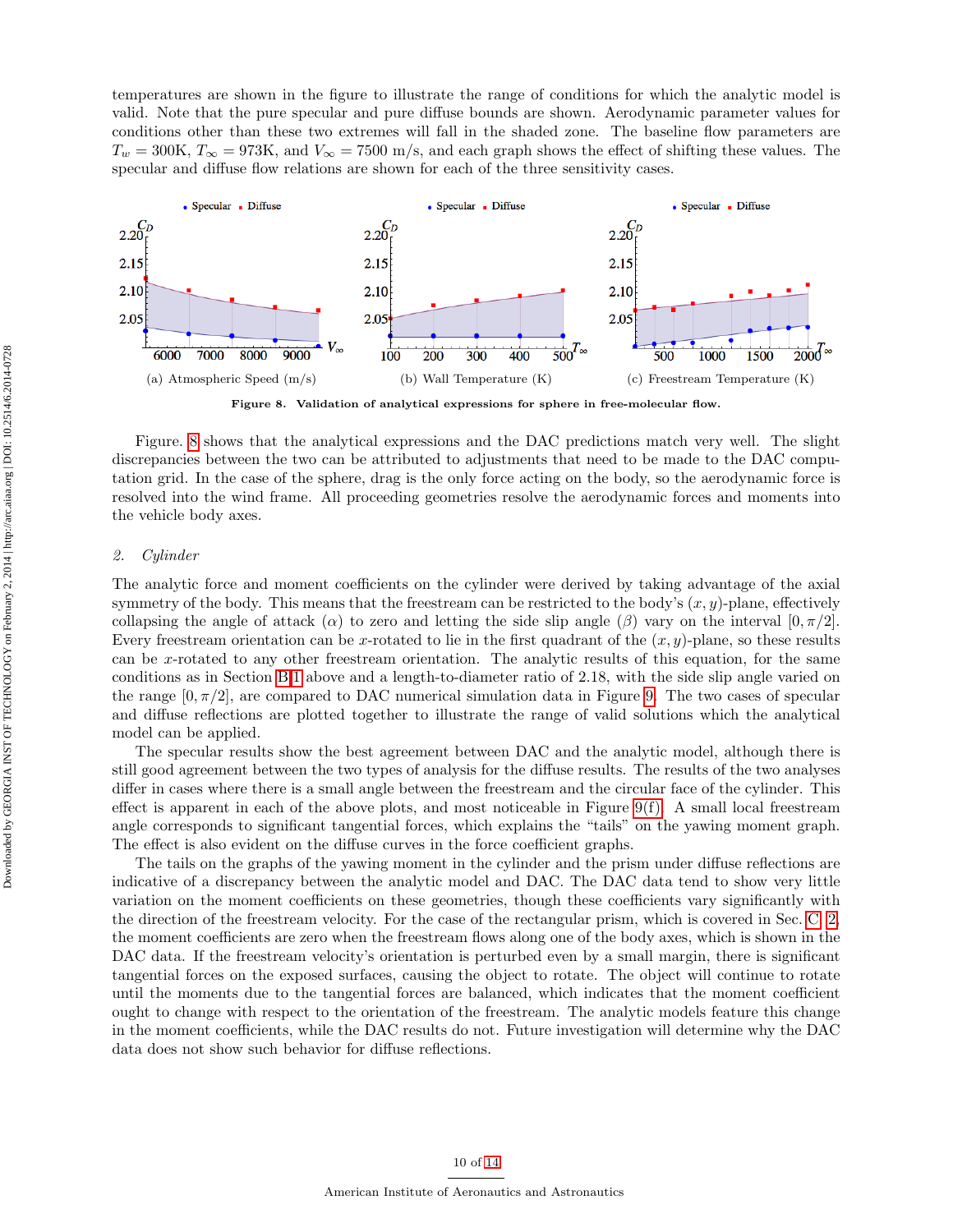

<span id="page-10-1"></span><span id="page-10-0"></span>Figure 9. Validation of the aerodynamic coefficients of the cylinder.

#### <span id="page-10-2"></span>C. Planar Geometries

#### 1. Panel

Although a simple shape, a panel is considered in this study since it is a fundamental geometry and the primary shape of stereolithography files, which can be produced by most Computer-aided design (CAD) software. The analytic results of this equation are for the same conditions as those introduced in Section [B.](#page-8-3)[1,](#page-8-4) with the angle of attack ( $\alpha$ ) and side slip angle ( $\beta$ ) independently varied on the range [0, 2π]. The analytical results are once again compared with DAC numerical simulation data. In Fig. [10,](#page-10-4) the force coefficients of the panel are illustrated with the angle of attack fixed.



<span id="page-10-4"></span>Figure 10. Validation of the aerodynamic coefficients of the panel.

#### <span id="page-10-3"></span>2. Rectangular Prism

The analytic force and moment coefficients on the cylinder were derived by taking advantage of the piecewise composition of the geometry. By applying the Heaviside function to toggle a panel's contribution depending on if it is wetted by the flow or not, the force and moment coefficients are calculated by the sum of the contributions from all panels. The analytic results of this equation, for the same conditions as in Section

#### 11 of [14](#page-13-0)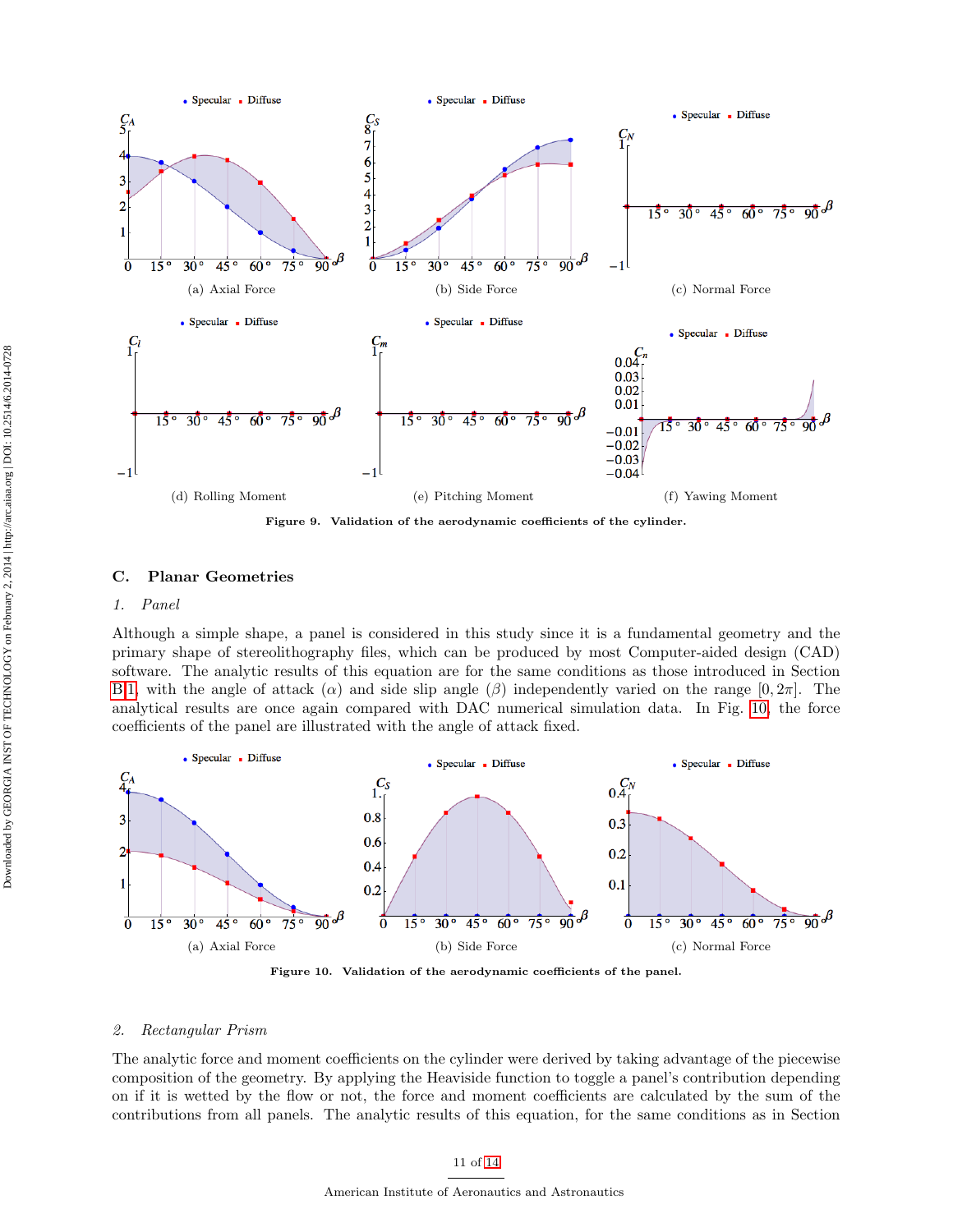



<span id="page-11-0"></span>Figure 11. Validation of the aerodynamic coefficients of the rectangular prism.

#### D. Analysis

#### 1. Model Accuracy

The equations for the pressure and shear coefficients given in Eqs. [\(4\)](#page-4-0)- [\(5\)](#page-4-1) are models of rarefied flow and are not derived from the governing equation for the flow. To quantify the goodness-of-fit for these models, the  $R^2$  values for the force and moment coefficients are tabulated relative to the DAC results in Table [1.](#page-11-1) The median percent error is given in Table [2](#page-12-2) as an additional metric for the accuracy of the analytic models. In cases where the theoretical aerodynamic coefficient is zero, the statistical fit values are not provided. The diffuse moment coefficients for the cylinder and the prism are not included in the model accuracy analysis due to the still unresolved reason disagreement between the analytic model and DAC.

<span id="page-11-1"></span>Table 1.  $R^2$  values for DAC results relative to the analytic model.

|                   | Specular         |                          |                          |       |       |                | Diffuse |                |                |                          |       |                |
|-------------------|------------------|--------------------------|--------------------------|-------|-------|----------------|---------|----------------|----------------|--------------------------|-------|----------------|
| Geometry          | $\mathrm{C}_{A}$ | $\mathrm{C}_S$           | $\mathrm{C}_N$           | $C_l$ | $C_m$ | $\mathrm{C}_n$ | $C_A$   | $\mathrm{C}_S$ | $\mathrm{C}_N$ | $C_l$                    | $C_m$ | $\mathrm{C}_n$ |
| <b>Sphere</b>     | 0.667            | $\overline{\phantom{a}}$ | -                        |       |       | -              | 0.813   | ۰              | -              | -                        |       |                |
| Cylinder          | 0.999            | 0.999                    | $\overline{\phantom{0}}$ |       |       | -              | 0.994   | 0.999          | -              | $\overline{\phantom{a}}$ | -     |                |
| Panel             | 0.999            | $\overline{\phantom{a}}$ | ۰                        |       |       | -              | 0.999   | 0.996          | 0.999          | $\overline{\phantom{a}}$ |       |                |
| Rectangular Prism | 0.999            | 0.999                    | 0.994                    | -     |       | -              | 0.999   | 0.997          | 0.999          | -                        |       |                |

#### 2. Computational Comparison

The large compute time for aerodynamic coefficients is usually a major hindrance for rapid exploration of designs of rarefied flow vehicles or predicting the trajectories of resident space objects with high accuracy. The advantages of analytical expression can be easily seen in Table [3](#page-12-3) that lists the run times for the analytical expressions for various shapes. For reference, the analytical computations were tested on a 2.8 GHz Intel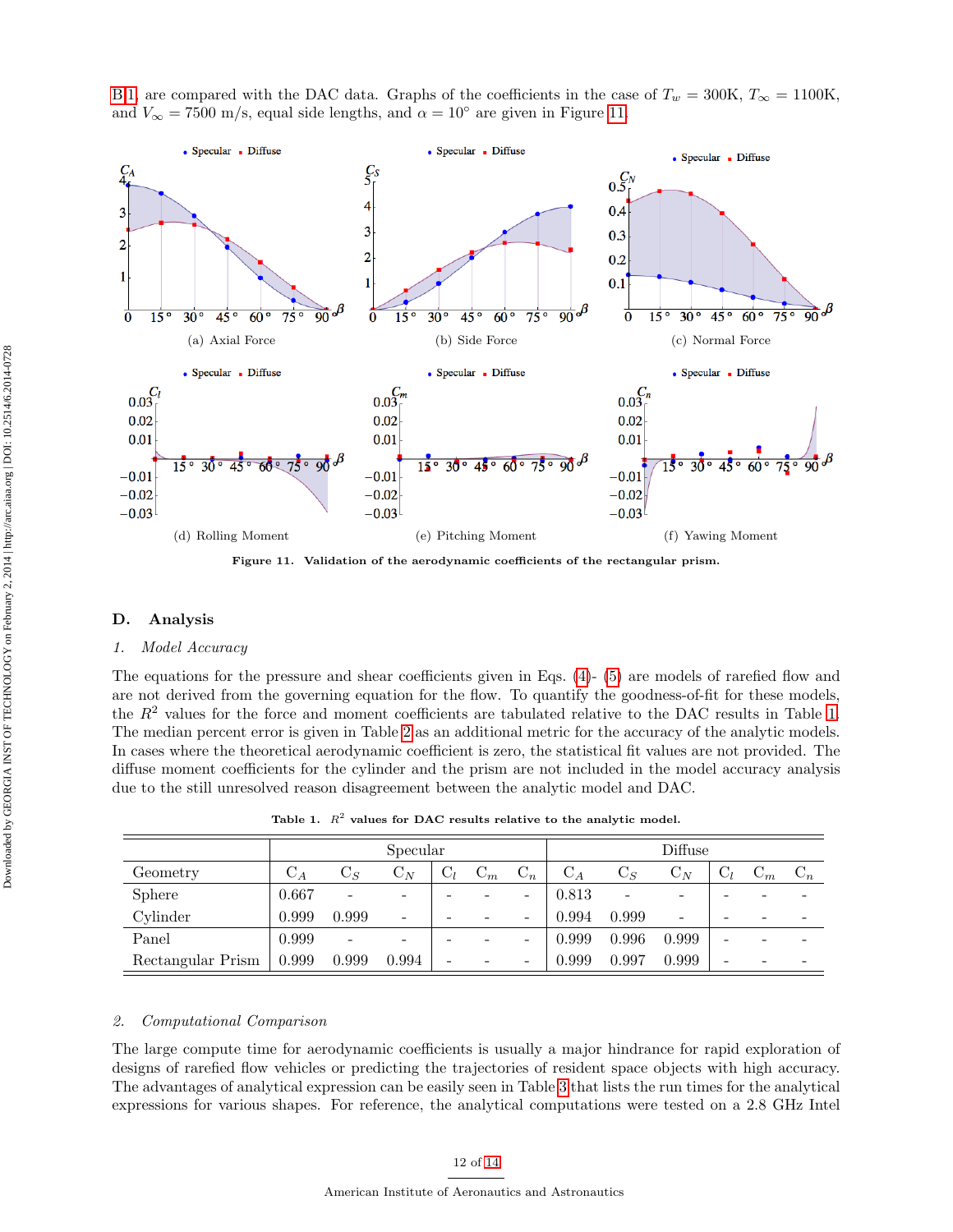<span id="page-12-2"></span>Table 2. Median absolute percent errors for DAC results compared to the analytic model.

|                   | Specular       |                          |                              |       |       |                          | Diffuse |                |                          |                          |          |       |
|-------------------|----------------|--------------------------|------------------------------|-------|-------|--------------------------|---------|----------------|--------------------------|--------------------------|----------|-------|
| Geometry          | $\mathrm{C}_A$ | $\mathrm{C}_S$           | $\mathrm{C}_N$               | $C_l$ | $C_m$ | $\mathrm{C}_n$           | $C_A$   | $\mathrm{C}_S$ | $\mathrm{C}_N$           | $C_l$                    | $\cup_m$ | $C_n$ |
| <b>Sphere</b>     | 0.137          | $\overline{\phantom{a}}$ | $\qquad \qquad \blacksquare$ |       |       | $\overline{\phantom{a}}$ | 0.380   | -              | $\overline{\phantom{a}}$ | -                        |          |       |
| Cylinder          | 0.085          | 0.069                    | $\overline{\phantom{0}}$     | -     |       | $\overline{\phantom{0}}$ | 0.262   | 0.265          | $\overline{\phantom{a}}$ | $\overline{\phantom{0}}$ | ۰        |       |
| Panel             | 0.153          | $\overline{\phantom{a}}$ | $\qquad \qquad \blacksquare$ |       |       | $\overline{\phantom{a}}$ | 0.078   | 0.140          | 0.231                    | $\overline{\phantom{0}}$ |          |       |
| Rectangular Prism | 0.260          | 0.089                    | 0.711                        |       |       | -                        | 0.213   | 0.352          | 0.322                    | -                        |          |       |

Core 2 Duo processor. In general, the DAC run times vary based on the resolution of the model, but for comparison DAC needed 16 minutes on a 2.2 GHz duo-core processor to analyze the simple sphere. The analytic expression for drag on a sphere ran 870,000 times faster than DAC.

<span id="page-12-3"></span>Table 3. Mean run time comparison of analytic and numerical methods for determining aerodynamic coefficients.

| Geometry          | Analytic Runtime (ms) |
|-------------------|-----------------------|
| Sphere            | 11                    |
| Cylinder          | 22                    |
| Panel             | 24                    |
| Rectangular Prism | 23                    |

# IV. Conclusions

Fields such as space situational awareness could benefit significantly from fast and accurate predictions of aerodynamic force and moment coefficients of objects in near-Earth orbits. The flow in near-Earth orbits is typically described as free-molecular flow and current methods of predicting aerodynamic coefficients in this regime require very computationally intensive methods that cannot be used in conjunction with fast trajectory propagations tools required for space situational awareness.

However, recent advances in symbolic manipulation software allows one to develop analytical expressions for aerodynamic quantities without making significant assumptions or simplifications. This analytical aerodynamic expression method has been used for hypersonic, continuum flow in the past and the current work advances this method for free-molecular flow. These expressions are validated against state-of-the-art engineering tools, specifically DAC. The results of the analytical method and the numerical tool agreed very well for force coefficient expressions for spheres, cylinders, triangular panels, and rectangular prisms and had good agreement over large orientation angle ranges for the moment coefficients. This initial study of analytically derived rarefied flow aerodynamic coefficients shows promise and future work will include derivation of analytic expressions for a larger range of primitive shapes, the composition of primitive geometries, and expressions for concave and arbitrary axisymmetric geometries.

#### Acknowledgments

The work in this paper was funded by Air Force Research Laboratory Contract No. FA9453-13-C-0205. The authors want to thank Dr. Michael Grant, whose doctoral work in developing analytical expressions for hypersonic aerodynamics serves as the basis for the analytical aerodynamics method for free-molecular flow developed in this paper, and Gerald LeBeau and Katie Boyles at the NASA-Johnson Space Center for their help with the DAC tool.

# References

<span id="page-12-0"></span> ${}^{1}$ Bar-Shalom, Y., Li, X., and Kirubarajan, T., *Estimation with Applications to Tracking and Navigation*, John Wiley & Sons, Inc., New York, NY, 2001.

<span id="page-12-1"></span><sup>2</sup>Pilinski, M. D., Argrow, B. M., Palo, S. E., and Bowman, B. R., "Semi-Empirical Satellite Accommodation Model for Spherical and Randomly Tumbling Objects," Journal of Spacecraft and Rockets, Vol. 50, No. 3, July 2013, pp. 556–571.